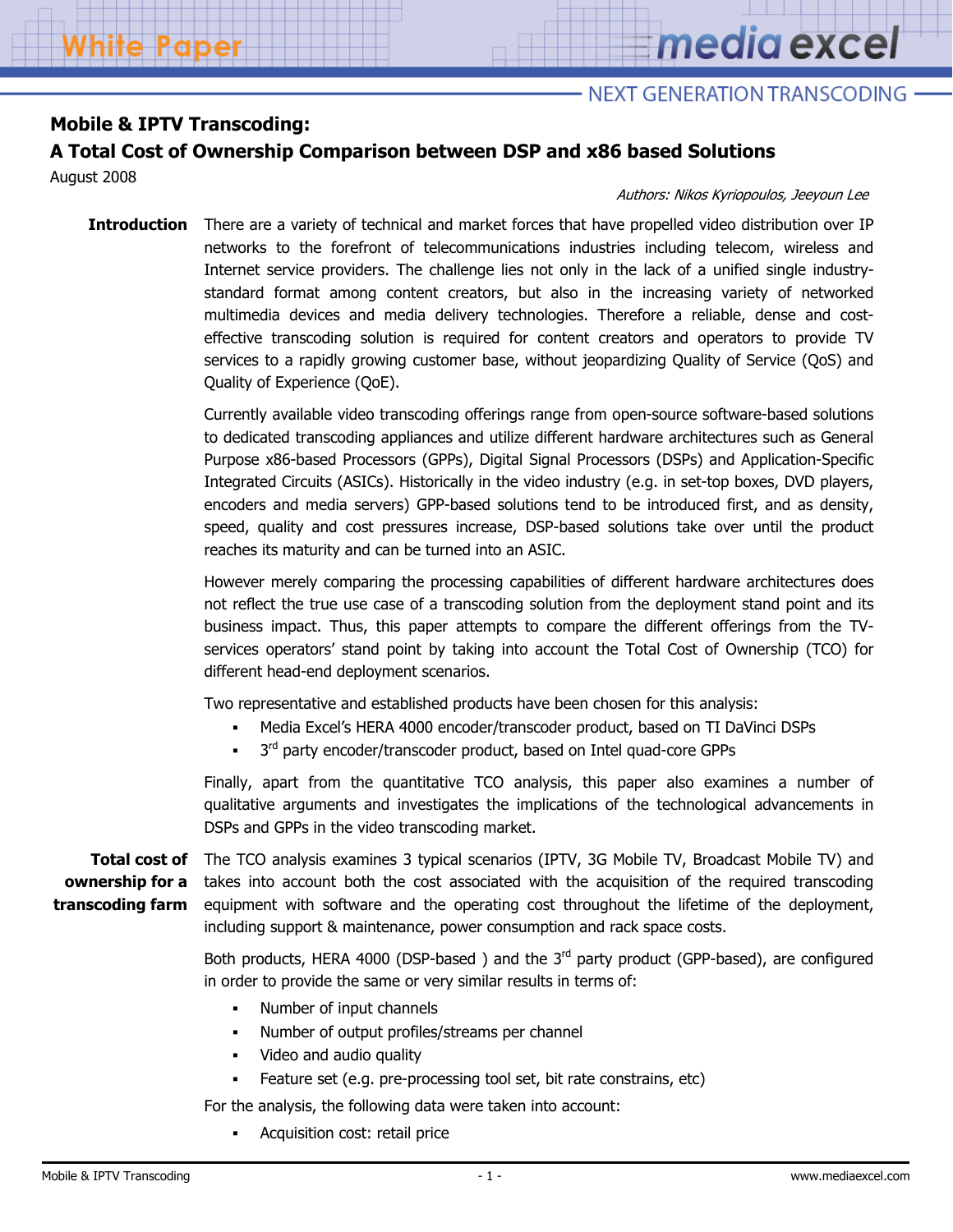- Support/maintenance cost: 20% annually
- Rack space: co-location rates
- Power consumption costs: consumer rate per KWH
- All monetary figures are expressed in US dollars

|             | <b>IPTV (Standard</b> A typical IPTV deployment has the following characteristics: |                               |  |  |
|-------------|------------------------------------------------------------------------------------|-------------------------------|--|--|
| Definition) |                                                                                    | <b>Table 1: IPTV Scenario</b> |  |  |
|             | $#$ of channole                                                                    | Inuit/Couira<br>l ifatima.    |  |  |

| $#$ of channels | Lifetime | <b>Input/Source</b>       | <b>Output Profile</b> |  |
|-----------------|----------|---------------------------|-----------------------|--|
| 120 channels    | 5 years  | MPEG-2 SD (Sports/Movies) | <b>H.264 SD</b>       |  |
|                 |          | MP@ML 4-6Mbps             | MP@L3 1.2-2Mbps       |  |
|                 |          |                           |                       |  |

Note: High definition channels are excluded from this analysis. (Even though HERA 4000 is capable of accommodating 2 HD channels of H.264 output, at the time this analysis was authored no GPP-based products exist that can deliver HD H.264 output with comparable video quality.)







### **Findings:**

- 4 times more GPP-based units are needed compared to DSP-based units (60 vs. 15)
- 58% higher acquisition cost for the GPP-based solution
- 4 times higher rack space cost for the GPP-based solution
- 445% higher power consumption cost for the GPP-based solution
- 1.7 times higher operating cost (OPEX) for the GPP-based solution
- 71% higher total cost of ownership (CAPEX and OPEX) for the GPP-based solution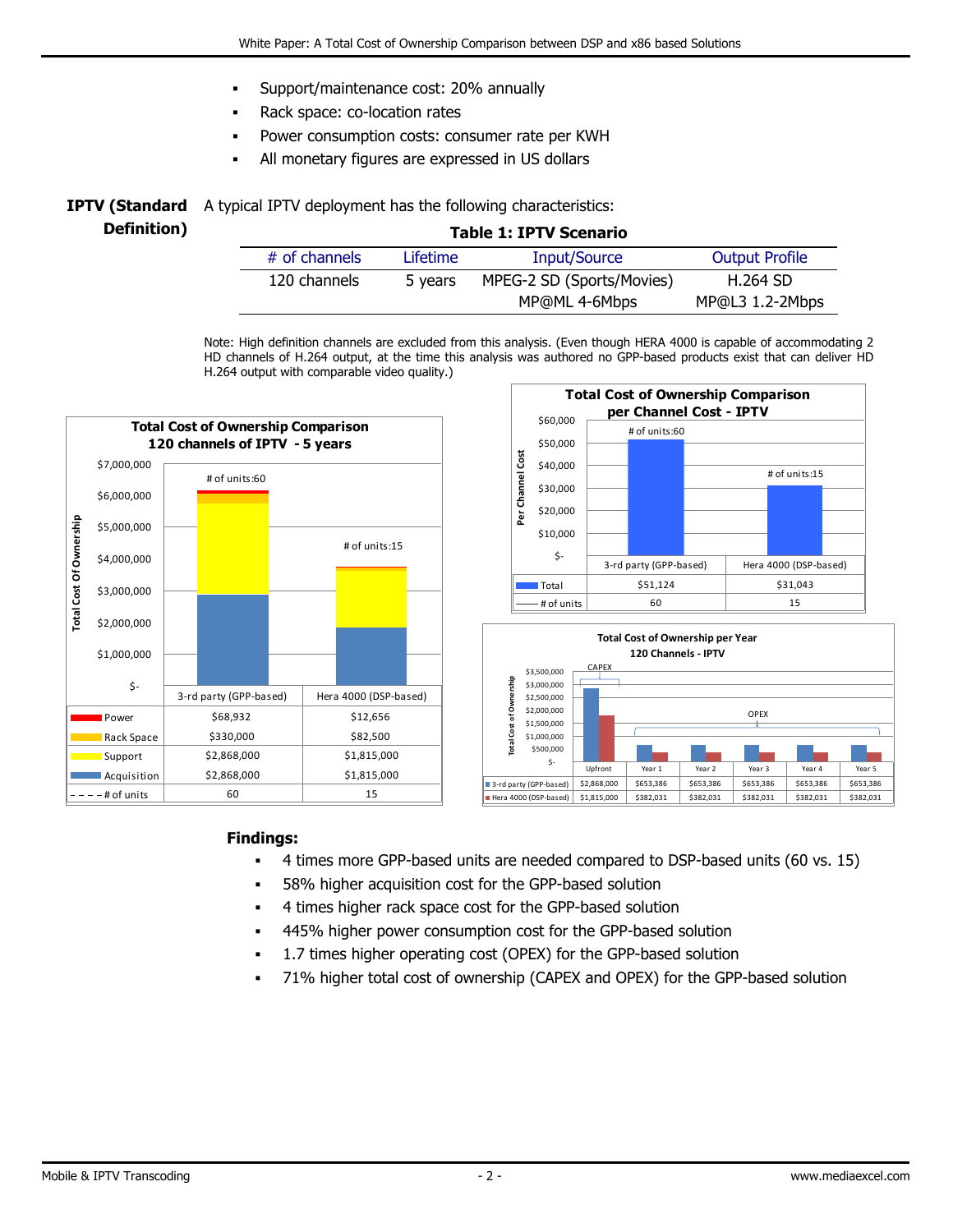**Mobile TV** A typical 3GPP Mobile TV deployment has the following characteristics:

## **Table 2: 3G Mobile TV Scenario**

| # of channels | Lifetime | Input/Source    | <b>Output Profiles</b>  |
|---------------|----------|-----------------|-------------------------|
| 48 channels   | 3 years  | MPEG-2 SD       | 2x H.264 CIF/QVGA       |
|               |          | (Sports/Movies) | 2x H.263/MPEG4 CIF/QVGA |
|               |          | MP@ML 3-6Mbps   | 2x H.263/MPEG4 QCIF     |







# **Findings:**

- 4 times more GPP-based units are needed compared to DSP-based units (12 vs. 3)
- More than 3 times higher acquisition cost for the GPP-based solution
- 4 times higher rack space cost for the GPP-based solution
- 3.2 times higher operating cost (OPEX) for the GPP-based solution
- 226% higher total cost of ownership (CAPEX and OPEX) for the GPP-based solution

# **Mobile TV** A typical DVB-H Mobile TV deployment has the following characteristics:

# **Table 3: DVB-H Mobile TV Scenario**

| $#$ of channels | <b>Lifetime</b> | Input/Source              | <b>Output Profiles</b> |
|-----------------|-----------------|---------------------------|------------------------|
| 16 channels     | 3 years         | MPEG-2 SD (Sports/Movies) | 2x H.264 CIF/QVGA      |
|                 |                 | MP@ML 3-6Mbps             | CAS / Stat Mux         |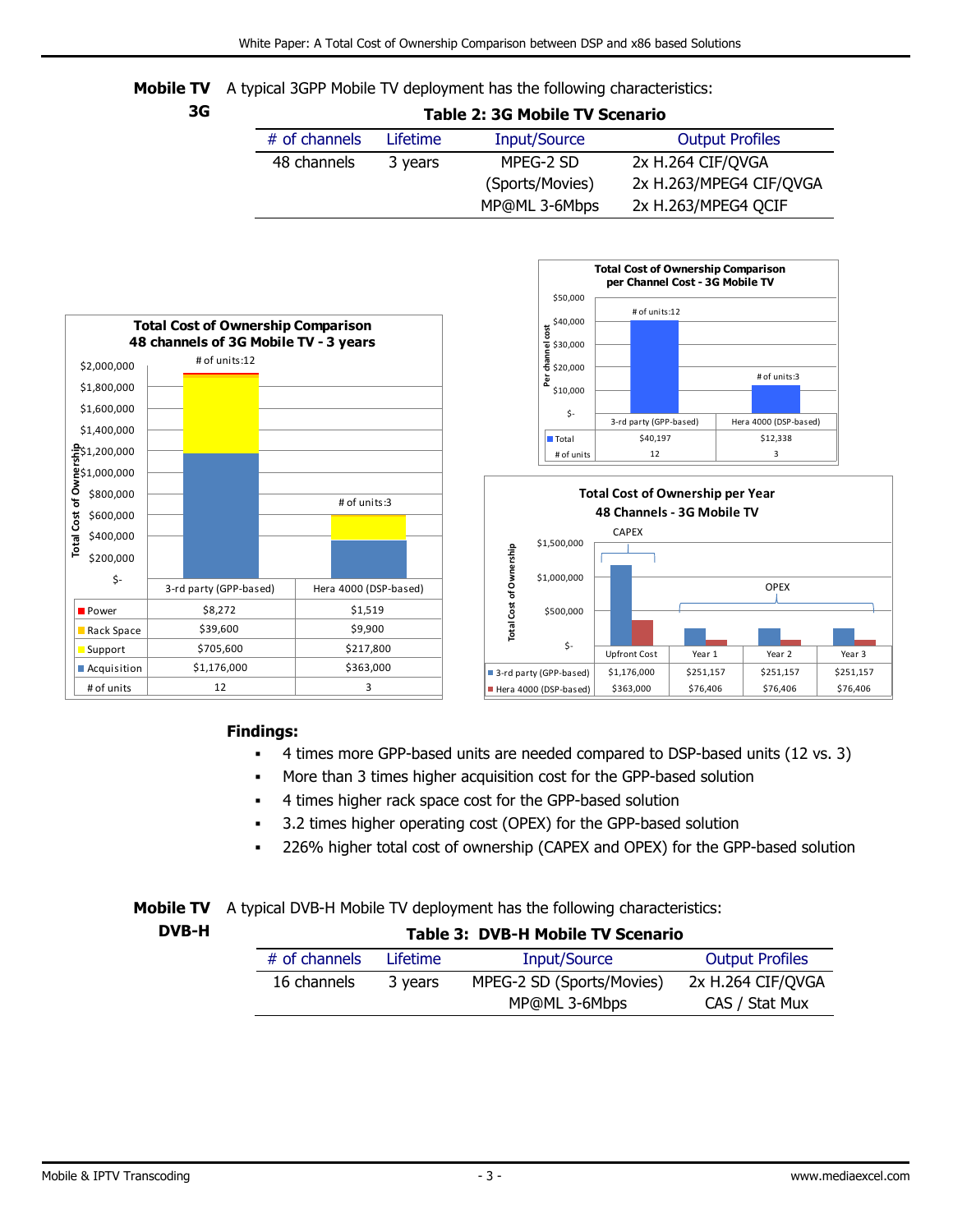





### **Findings:**

- 16 times more GPP-based units are needed compared to DSP-based units (16 vs. 1)
- 3 times higher acquisition cost for the GPP-based solution
- 15 times higher rack space cost for the GPP-based solution
- 4.6 times higher operating cost (OPEX) for the GPP-based solution
- 321% higher total cost of ownership (CAPEX and OPEX) for the GPP-based solution

#### Notes:

Mobile TV service providers tend to replace equipment more frequently than IPTV providers (3 vs. 5 years) as technological advancements provide significant bandwidth and density savings. This explains the difference in OPEX figures between the different scenarios.

Rack space costs are measured based on co-location rates. This does not always realistically reflect the true cost of a deployment, since the cost of expanding a data center to accommodate 60 vs. 15 units (in the case of IPTV for example) is exponentially different.

The TCO analysis does not take into account redundancy and management equipment. This is done for practical purposes only and does not affect the comparison. HERA 4000 provides modular/scalable density and can accommodate all high-availability strategies through a fully-customizable management appliance.

# **Further Analysis** The TCO analysis above suggests that GPP-based transcoding solutions are simply not competitive in terms of delivering the same number of channels for a given scenario in the same space and with the same electrical power consumption as DSP-based solutions. Apart from the quantitative TCO analysis however, a number of qualitative points need to be taken into account as well.

### **Quality of Service/Experience**

For a video transcoding solution, density and acquisition/operating costs are far less

 $\overline{a}$ 

<sup>&</sup>lt;sup>1</sup> Tim Siglin, Commentary: Cisco, TI "Go Video", Streaming Media, December 5, 2006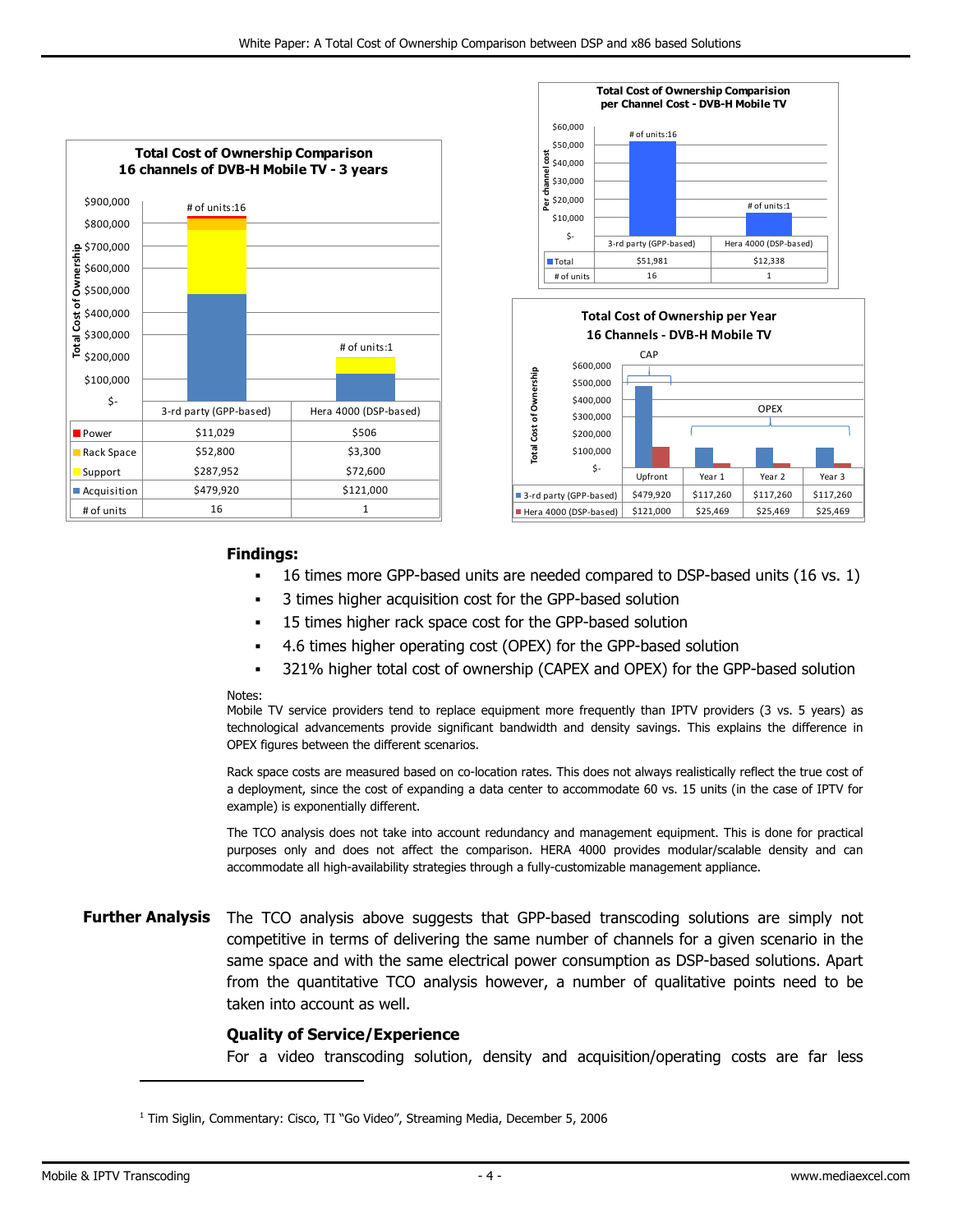important than Video Quality and overall Quality of Service/Experience. Furthermore, channel density and video quality appear to be two opposing forces as both fight over the processing power available on the system. Often, GPP-based transcoding solutions provide a minimal set of pre-processing or encoding tools in favor of higher channel density. On HERA 4000 however, DaVinci DSPs lift this trade off and allow for significantly higher video quality by enabling features such as motion adaptive inverse telecine, de-interlacing, noise reduction and "real-time" multipass encoding.

# **Time-To-Market – Versatility**

General Purpose Processors by definition are suited for general purpose use and thus the development cycle of general purpose software tends to be easier and shorter. DSPs, on the other hand, are focused towards time-critical media processing and real-time applications which make them ideal for video transcoding. Development cycle on DSPs tend to be longer mainly due to limited availability of engineering talent, however, Media Excel's team of codec engineers is highly qualified to take advantage of DaVinci's feature set and deliver highly optimized transcoding solutions. Furthermore, DSPs bridge the gap between the versatility of GPPs and the specialization/robustness of ASICs, allowing for solutions that are both field-upgradable and also dense and robust. This shortens time-to-market and enhances products' life span.

# **Scalability**

As more and more media-aware consumer devices emerge, transcoding needs become more and more prominent for the end-user. Even though currently media transcoding occurs mainly on the head-end or at the regional level (e.g. Content Distribution Networks - CDNs), major industry players<sup>1</sup> are investigating the advantages of edge transcoding. Transcoding at the edge enhances user's experience by providing better customization and targeting (e.g. device-specific content repurposing, targeted advertisement, content mobility), significantly reduced bandwidth needs at the head-end, but could also increase the infrastructure costs. In this scenario, a highly-dense and scalable transcoding solution is required. DSPs present an inherent efficiency edge of 2x in terms of footprint and 8x to 15x in terms of power consumption compared to x86 CPUs. Furthermore, heat dissipation and peripheral modules (SBC, memory, etc) inflate exponentially the real estate occupied by a GPP-based media processing solution, effectively disqualifying it from the edge-transcoding race.

# **Hardware Upgradability**

Advancements in processing power dictate frequent hardware upgrades, however in a DSPbased solution this translates to the exchange of the DSP modules only, while in a GPPbased one it requires the exchange of the entire unit. Taking this into account, a Mobile TV deployment upgrade based on HERA 4000 will cost a quarter  $(\sim$ 27%) of that of a GPPbased solution (assuming no change in prices). A blade-based solution makes good sense for high-capacity easily-upgradable deployments, however the footprint and heat dissipation needs of a GPP-based blade still can not compete with a DSP-based one.

# **Technology Roadmap**

TV service providers are effectively shareholders of the technology they decide to invest on, as they require assurance about the viability, upgradability and generally the future of their sizable investment. It is important therefore to examine the level of commitment each technology vendor is giving to media processing. TI for example exhibits by far the largest patent portfolio in media processing compared to those of Intel's or AMD's. TI's focus and core business has always been towards facilitating signal/media processing and this provides substantial reassurance for the company's future commitment. On the other hand,